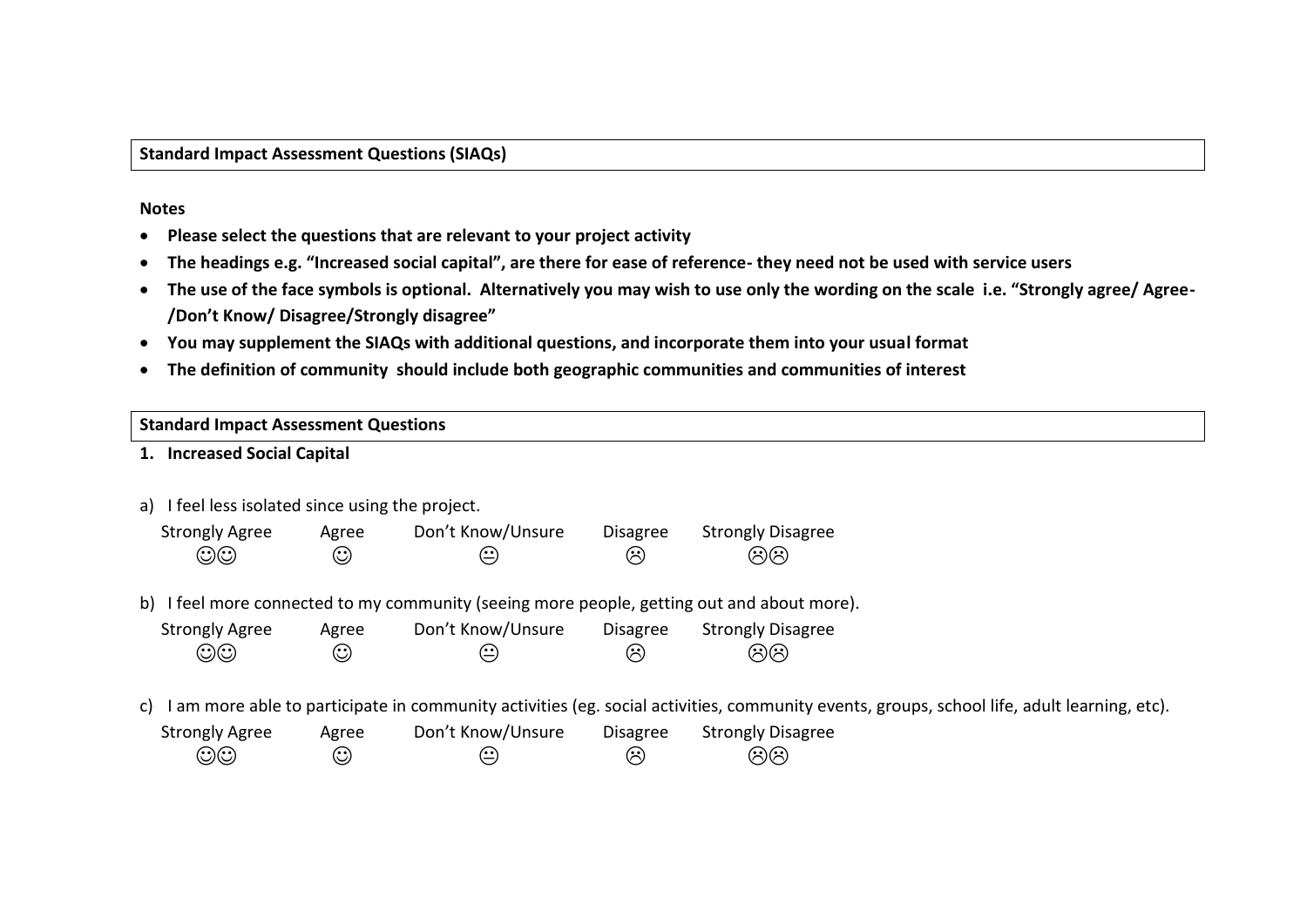# **Impact of volunteering**

|    | d) I feel I have gained new friendships/contacts I can call on |                  |                   |                                        |                          |  |  |
|----|----------------------------------------------------------------|------------------|-------------------|----------------------------------------|--------------------------|--|--|
|    | <b>Strongly Agree</b>                                          | Agree<br>⊙       | Don't Know/Unsure | <b>Disagree</b><br>$\approx$           | <b>Strongly Disagree</b> |  |  |
|    | e) I have gained new skills                                    |                  |                   |                                        |                          |  |  |
|    | <b>Strongly Agree</b>                                          | Agree<br>$\odot$ | Don't Know/Unsure | <b>Disagree</b><br>$\hat{\mathcal{L}}$ | <b>Strongly Disagree</b> |  |  |
| f) | I have gained in confidence/self esteem                        |                  |                   |                                        |                          |  |  |
|    | <b>Strongly Agree</b>                                          | Agree<br>$\odot$ | Don't Know/Unsure | <b>Disagree</b><br>$\hat{\mathcal{L}}$ | <b>Strongly Disagree</b> |  |  |
|    | I feel of value and /or am valued<br>g)                        |                  |                   |                                        |                          |  |  |
|    | <b>Strongly Agree</b>                                          | Agree<br>$\odot$ | Don't Know/Unsure | <b>Disagree</b>                        | <b>Strongly Disagree</b> |  |  |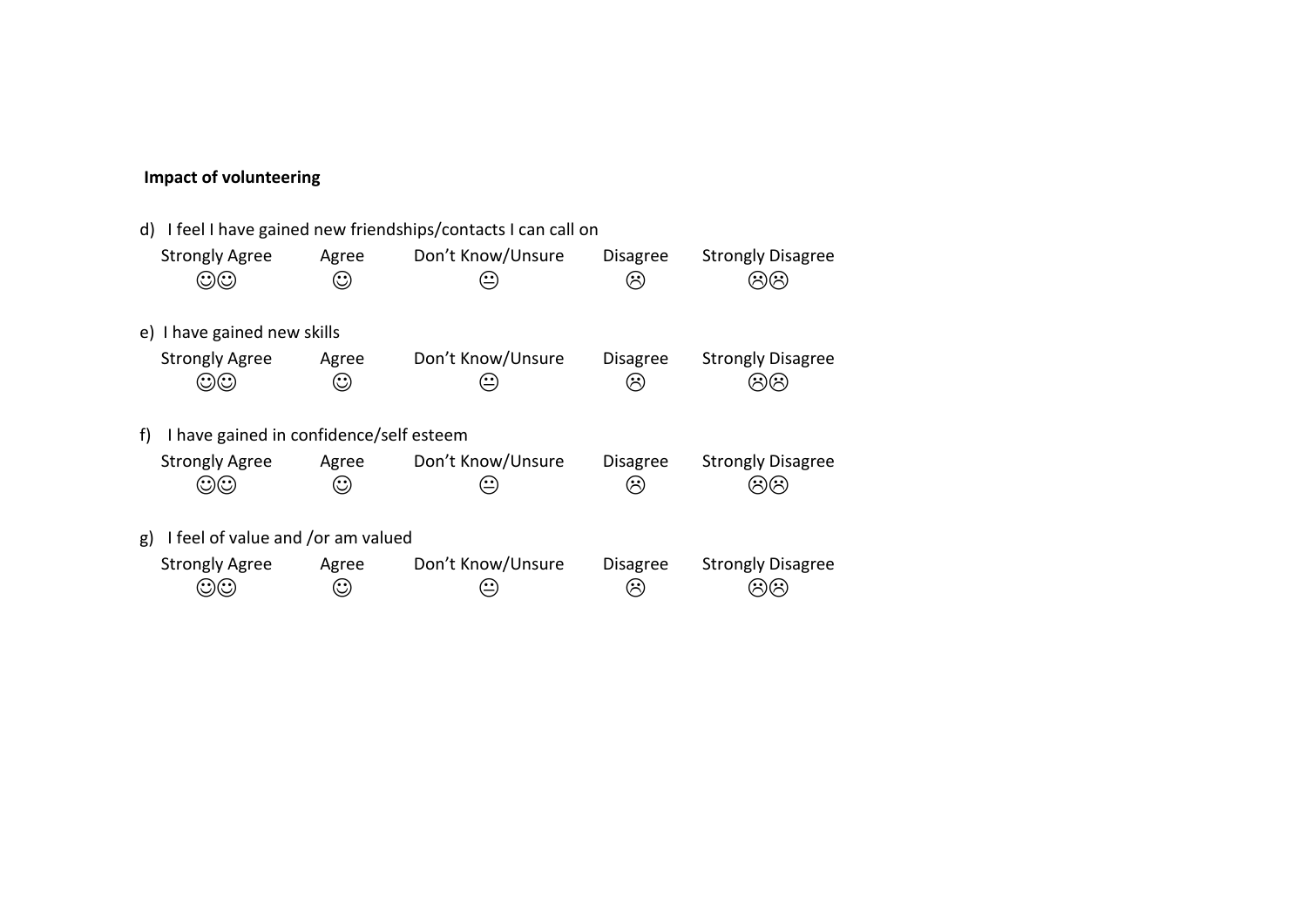### **2. Increased Community Capacity**

| I feel more involved in my community since using the project.<br>a)                                |       |                   |                     |                          |  |  |  |
|----------------------------------------------------------------------------------------------------|-------|-------------------|---------------------|--------------------------|--|--|--|
| <b>Strongly Agree</b><br>Don't Know/Unsure<br><b>Strongly Disagree</b><br><b>Disagree</b><br>Agree |       |                   |                     |                          |  |  |  |
| $\odot\odot$                                                                                       | ☺     | $\hat{\cdot}$     | $\hat{\mathcal{C}}$ | තග                       |  |  |  |
|                                                                                                    |       |                   |                     |                          |  |  |  |
| I feel that my opinion matters.<br>b)                                                              |       |                   |                     |                          |  |  |  |
| <b>Strongly Agree</b>                                                                              | Agree | Don't Know/Unsure | <b>Disagree</b>     | <b>Strongly Disagree</b> |  |  |  |
| $\odot\odot$                                                                                       | ☺     | $\hat{\cdot}$     | $\hat{\mathcal{C}}$ | $\ddot{z}$ ) $\ddot{z}$  |  |  |  |
|                                                                                                    |       |                   |                     |                          |  |  |  |
| I feel more positive about my local community.<br>C)                                               |       |                   |                     |                          |  |  |  |
| <b>Strongly Agree</b>                                                                              | Agree | Don't Know/Unsure | <b>Disagree</b>     | <b>Strongly Disagree</b> |  |  |  |
|                                                                                                    | ☺     | ≝                 | $\sim$              |                          |  |  |  |
|                                                                                                    |       |                   |                     |                          |  |  |  |

d) I have a better understanding of the people and groups within my community (e.g. black and minority ethnic, lesbian, gay, bisexual and transgender, disabled, older, younger, carers, etc.).

| <b>Strongly Agree</b> | Agree   | Don't Know/Unsure | <b>Disagree</b>            | <b>Strongly Disagree</b> |
|-----------------------|---------|-------------------|----------------------------|--------------------------|
| $\odot\odot$          | $\odot$ | $\odot$           | $\left(\ddot{\sim}\right)$ | මම                       |

**3. Reduce the stigma surrounding poverty and health** 

NO questions developed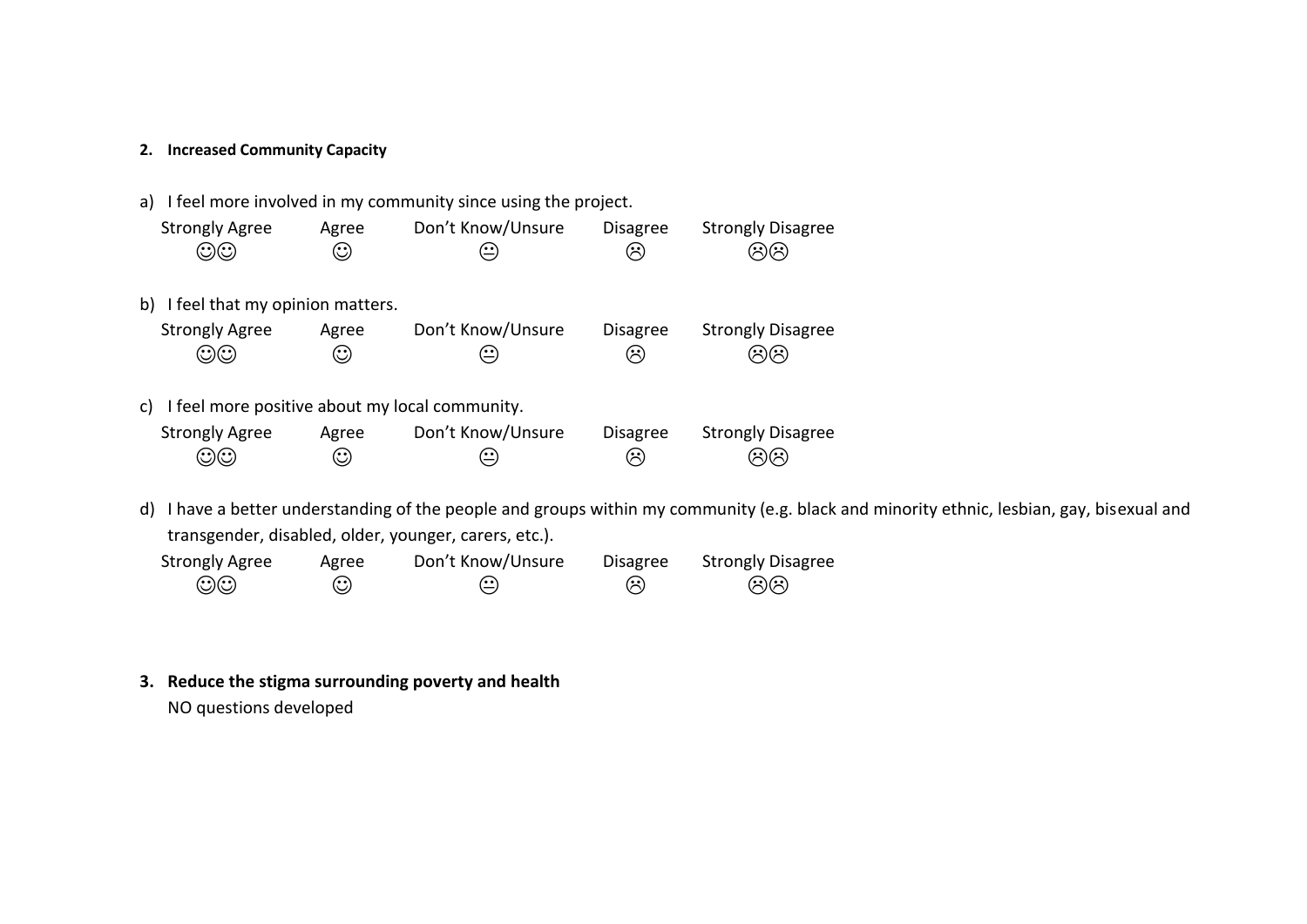### 4. **More people live in healthy environments and use greenspace**

a) I am more aware of greenspace (e.g. gardens, allotments, local walks, etc.) and local parks since using the project.

| <b>Strongly Agree</b> | Agree   | Don't Know/Unsure | Disagree                   | <b>Strongly Disagree</b> |
|-----------------------|---------|-------------------|----------------------------|--------------------------|
| $\odot$ O             | $\odot$ | $\odot$           | $\left(\ddot{\sim}\right)$ | ශිශි                     |

b) I feel more comfortable using greenspace and local parks.

| <b>Strongly Agree</b> | Agree   | Don't Know/Unsure | <b>Disagree</b> | <b>Strongly Disagree</b> |
|-----------------------|---------|-------------------|-----------------|--------------------------|
| $\odot$               | $\odot$ | $\odot$           | $\odot$         | මම                       |

c) I am using greenspace and local parks more often.

| <b>Strongly Agree</b> | Agree   | Don't Know/Unsure    | Disagree                   | <b>Strongly Disagree</b> |
|-----------------------|---------|----------------------|----------------------------|--------------------------|
| $\odot\odot$          | $\odot$ | $\left(\cdot\right)$ | $\left(\ddot{\sim}\right)$ | මම                       |

### **5. Increased participation in physical activity**

a) I am more aware of the importance of physical activity since using the project.

| <b>Strongly Agree</b><br>$\odot$ ා | Agree<br>☺ | Don't Know/Unsure<br>⊙ | <b>Disagree</b><br>ణ | <b>Strongly Disagree</b><br>ශශ                                                                               |
|------------------------------------|------------|------------------------|----------------------|--------------------------------------------------------------------------------------------------------------|
| b)                                 |            |                        |                      | I am more physically active than I used to be (e.g. gardening, walking, housework, exercising, dancing etc). |
| <b>Strongly Agree</b>              | Agree      | Don't Know/Unsure      | <b>Disagree</b>      | <b>Strongly Disagree</b>                                                                                     |
| $\odot$ ා                          | ☺          | ⊙                      | ణ                    | ශශ                                                                                                           |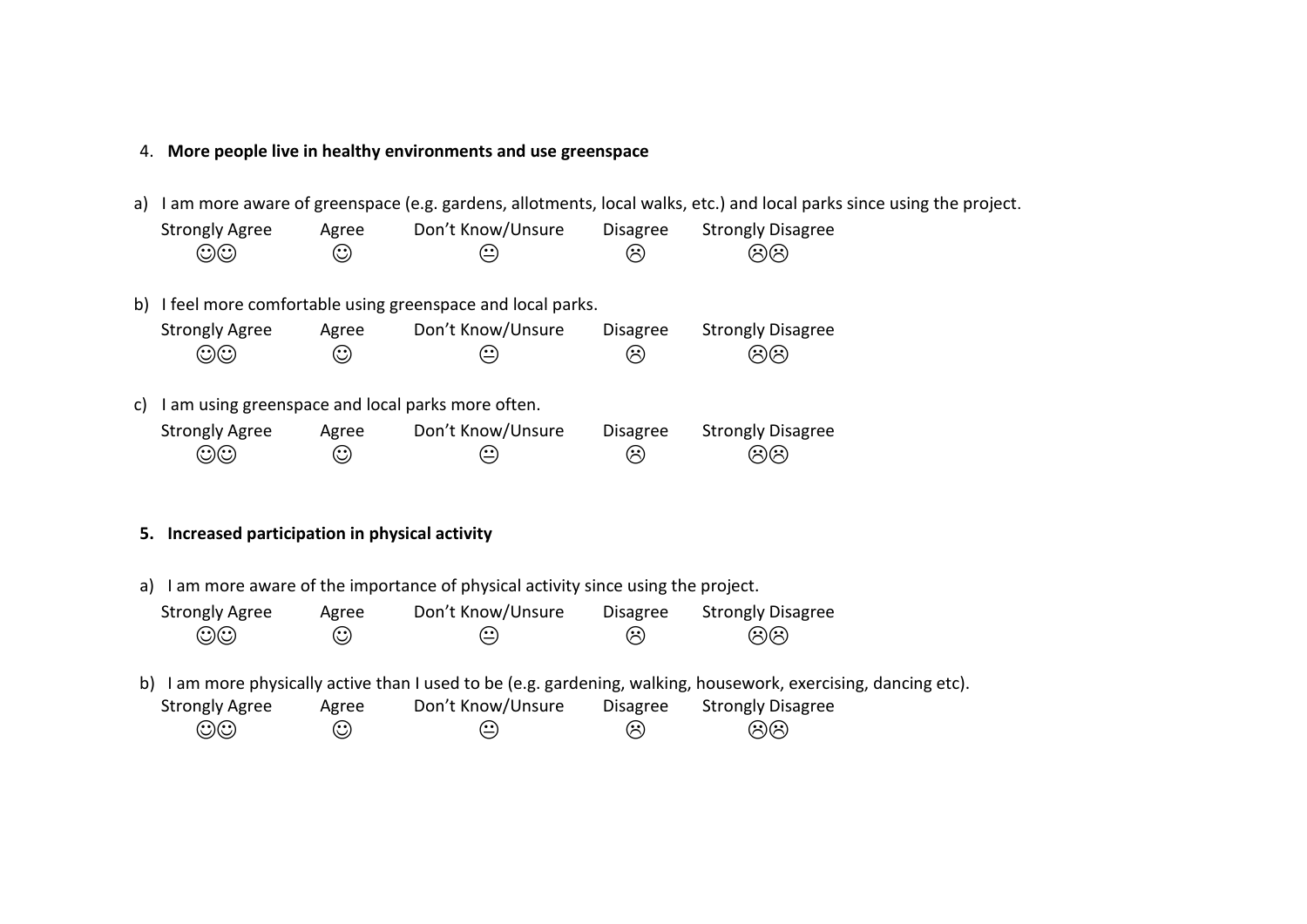|                                            |                | c) I have changed my travel habits e.g. using the car or bus less often and getting about by walking or cycling |                 |                          |                |                                                                                                                                |  |
|--------------------------------------------|----------------|-----------------------------------------------------------------------------------------------------------------|-----------------|--------------------------|----------------|--------------------------------------------------------------------------------------------------------------------------------|--|
| <b>Strongly Agree</b>                      | Agree          | Don't Know/Unsure                                                                                               | <b>Disagree</b> | <b>Strongly Disagree</b> |                |                                                                                                                                |  |
| $\odot\odot$                               | ☺              | ☺                                                                                                               | ☺               | ගිගි                     |                |                                                                                                                                |  |
|                                            |                |                                                                                                                 |                 |                          |                |                                                                                                                                |  |
| d)                                         |                |                                                                                                                 |                 |                          |                | In the past week, on how many days have you done a total of 30 min or more of physical activity which was enough to raise your |  |
|                                            |                |                                                                                                                 |                 |                          |                | breathing rate? This may include sport, exercise & brisk walking or cycling for recreation or to get to and from places.       |  |
|                                            |                |                                                                                                                 |                 |                          |                |                                                                                                                                |  |
| $\mathbf{1}$                               | $\overline{2}$ | 3<br>4                                                                                                          | 5               | 6                        | $\overline{7}$ | None                                                                                                                           |  |
|                                            |                |                                                                                                                 |                 |                          |                |                                                                                                                                |  |
|                                            |                |                                                                                                                 |                 |                          |                | 6. Increased numbers of people eat healthily/ know how to cook healthy food and how to eat healthily on a budget.              |  |
|                                            |                |                                                                                                                 |                 |                          |                |                                                                                                                                |  |
|                                            |                | a) I am more aware of the importance of eating healthily since using the project.                               |                 |                          |                |                                                                                                                                |  |
| <b>Strongly Agree</b>                      | Agree          | Don't Know/Unsure                                                                                               | <b>Disagree</b> | <b>Strongly Disagree</b> |                |                                                                                                                                |  |
| $\odot\odot$                               | ☺              | ☺                                                                                                               | ☺               | මම                       |                |                                                                                                                                |  |
|                                            |                |                                                                                                                 |                 |                          |                |                                                                                                                                |  |
| b) I feel more able to cook healthy meals. |                |                                                                                                                 |                 |                          |                |                                                                                                                                |  |
| <b>Strongly Agree</b>                      | Agree          | Don't Know/Unsure                                                                                               | <b>Disagree</b> | <b>Strongly Disagree</b> |                |                                                                                                                                |  |
| $\odot\odot$                               | ☺              | ☺                                                                                                               | ☺               | මම                       |                |                                                                                                                                |  |
|                                            |                |                                                                                                                 |                 |                          |                |                                                                                                                                |  |
|                                            |                |                                                                                                                 |                 |                          |                |                                                                                                                                |  |
| C)                                         |                | I am eating more healthily (including 5 daily portions of fruit & vegetables).                                  |                 |                          |                |                                                                                                                                |  |
| <b>Strongly Agree</b>                      | Agree          | Don't Know/Unsure                                                                                               | <b>Disagree</b> | <b>Strongly Disagree</b> |                |                                                                                                                                |  |
| $\odot\odot$                               | ☺              | ☺                                                                                                               | ☺               | මම                       |                |                                                                                                                                |  |
|                                            |                |                                                                                                                 |                 |                          |                |                                                                                                                                |  |
|                                            |                | d) I feel more able to plan my meals/food shopping since using the project.                                     |                 |                          |                |                                                                                                                                |  |
| <b>Strongly Agree</b>                      | Agree          | Don't Know/Unsure                                                                                               | Disagree        | <b>Strongly Disagree</b> |                |                                                                                                                                |  |
| $\odot\odot$                               | ☺              | ☺                                                                                                               | ☺               | මම                       |                |                                                                                                                                |  |
|                                            |                |                                                                                                                 |                 |                          |                |                                                                                                                                |  |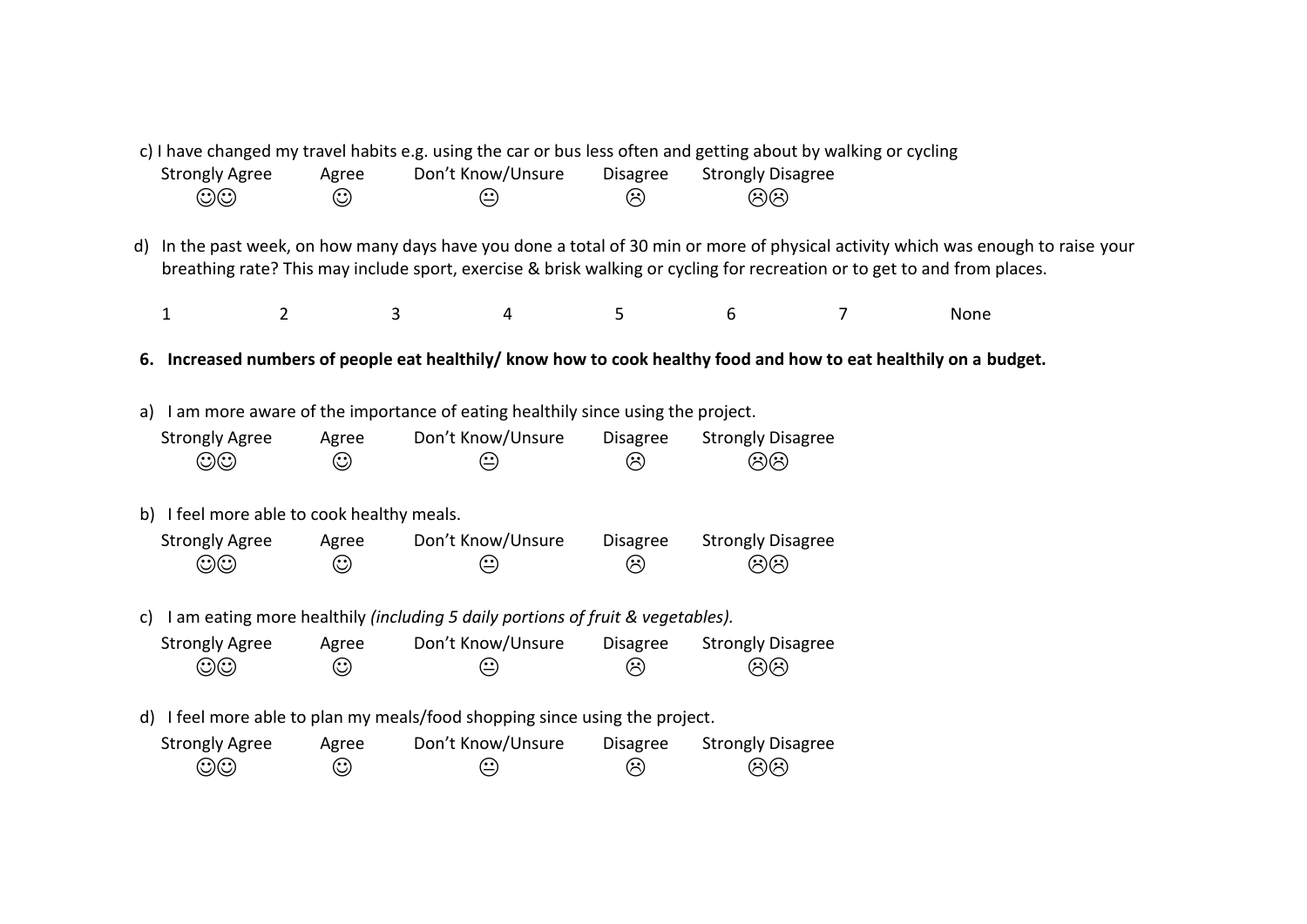## **7. Reduced damage /harm to physical and mental health from misuse of alcohol and drugs**

a) I have a better awareness of the risks & harm that alcohol and or drugs can cause to my health and wellbeing since using the project.

| Strongly              | Agree | Don't                                                                                 | <b>Disagree</b>     | Strongly                                             |
|-----------------------|-------|---------------------------------------------------------------------------------------|---------------------|------------------------------------------------------|
| Agree<br>$\odot\odot$ | ☺     | Know/Unsure<br>Ξ                                                                      | ⊗                   | <b>Disagree</b><br>$\Omega$                          |
|                       |       | b) My involvement with the project has encouraged me to reduce my alcohol consumption |                     |                                                      |
| Strongly              | Agree | Don't                                                                                 | <b>Disagree</b>     | Strongly                                             |
| Agree                 | ☺     | Know/Unsure                                                                           | $\approx$           | <b>Disagree</b>                                      |
| $\odot\odot$          |       |                                                                                       |                     | $\widetilde{\mathfrak{D}}(\widetilde{\mathfrak{D}})$ |
|                       |       | c) My involvement with the project has encouraged me to take fewer drugs.             |                     |                                                      |
| Strongly              | Agree | Don't                                                                                 | <b>Disagree</b>     | Strongly                                             |
| Agree                 | ☺     | Know/Unsure                                                                           | $\hat{\mathcal{C}}$ | <b>Disagree</b>                                      |
| ගග                    |       |                                                                                       |                     |                                                      |
|                       |       |                                                                                       |                     |                                                      |

d) I have more awareness of how to access help and support to reduce my drug or alcohol use.

| <b>Strongly Agree</b> | Agree   | Don't Know/Unsure | Disagree            | <b>Strongly Disagree</b> |
|-----------------------|---------|-------------------|---------------------|--------------------------|
| $\odot\odot$          | $\odot$ | $\odot$           | $\hat{\mathcal{C}}$ | මම                       |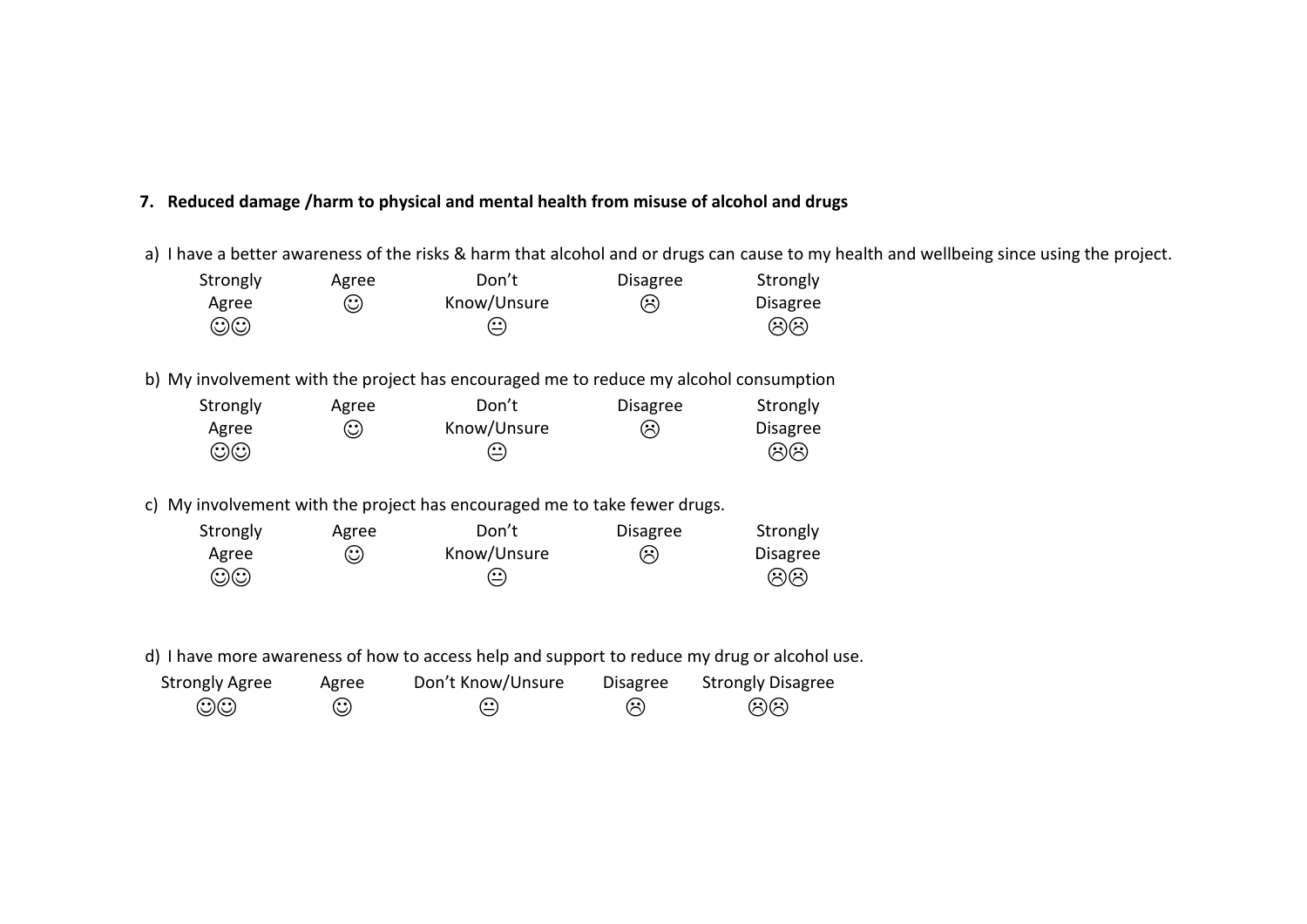# **8. Reduced levels of anxiety/ depression**

a) I am more aware of things that affect my mental/emotional health and wellbeing since using the project.

| <b>Strongly Agree</b>                                                  | Agree   | Don't Know/Unsure | <b>Disagree</b> | <b>Strongly Disagree</b> |  |
|------------------------------------------------------------------------|---------|-------------------|-----------------|--------------------------|--|
| $\odot$ $\odot$                                                        | $\odot$ | $\odot$           | ణ               | ශශ                       |  |
| b) I feel more able to cope with the "ups and downs" of everyday life. |         |                   |                 |                          |  |

| Strongly Agree | Agree | Don't Know/Unsure | <b>Disagree</b> | <b>Strongly Disagree</b> |
|----------------|-------|-------------------|-----------------|--------------------------|
| $\odot\odot$   | ☺     | $\odot$           | $(\ddot{\sim})$ | මම                       |

c) My mental/emotional health is better.

| <b>Strongly Agree</b> | Agree | Don't Know/Unsure | <b>Disagree</b>            | <b>Strongly Disagree</b> |
|-----------------------|-------|-------------------|----------------------------|--------------------------|
| $\odot$               | ⊙     | $\odot$           | $\left(\ddot{\sim}\right)$ | ශිශි                     |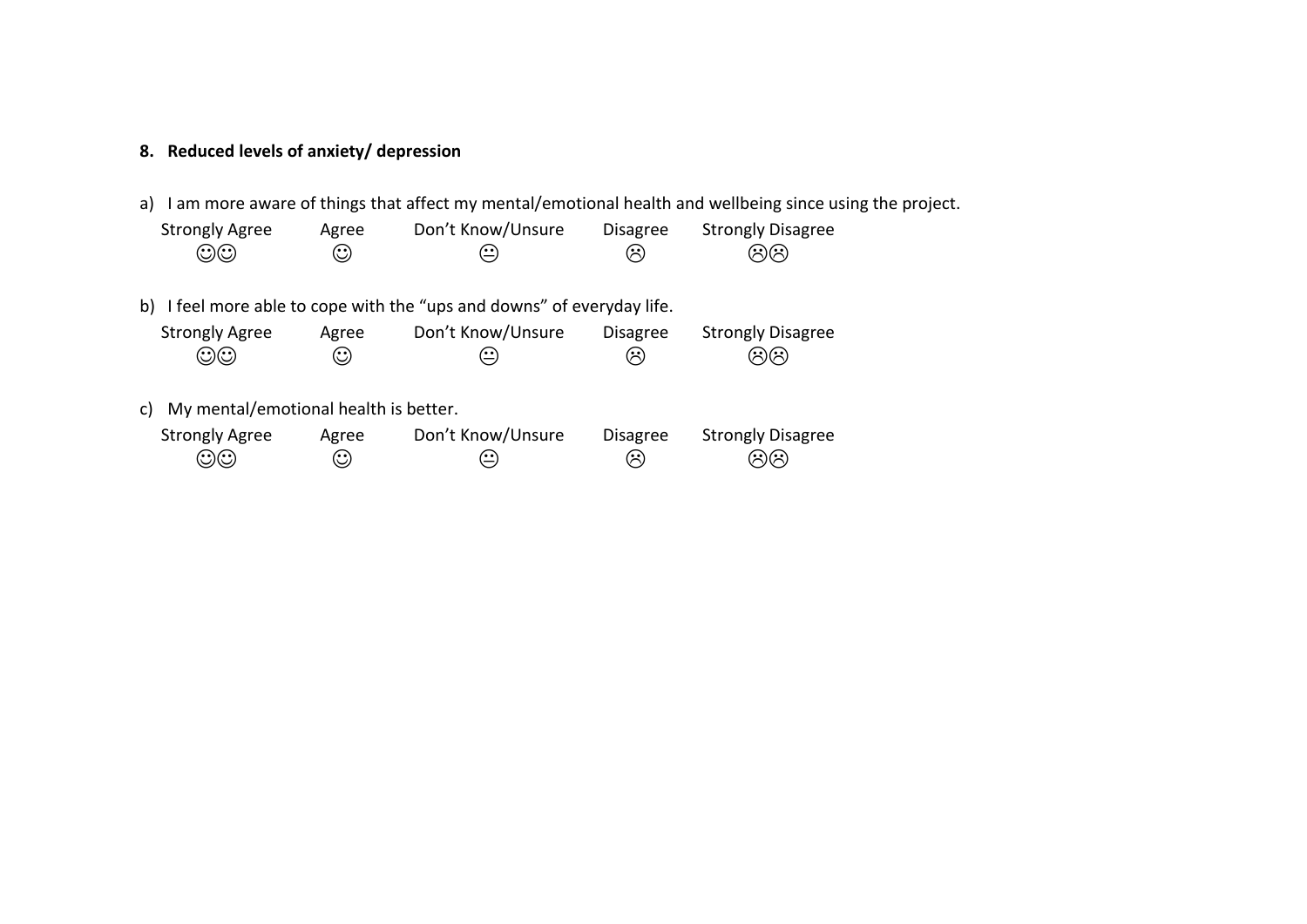### **9. Reduced damage to physical and mental health from all forms of abuse and violence**

a) I am more aware of different forms of hate crime, emotional abuse and physical violence since using the project.

| <b>Strongly Agree</b> | Agree   | Don't Know/Unsure | <b>Disagree</b>            | <b>Strongly Disagree</b> |
|-----------------------|---------|-------------------|----------------------------|--------------------------|
| $\odot$ O             | $\odot$ | $\odot$           | $\left(\ddot{\sim}\right)$ | මම                       |

b) I feel more confident that I will be able to seek support and help when I need it.

| <b>Strongly Agree</b> | Agree   | Don't Know/Unsure          | <b>Disagree</b>            | <b>Strongly Disagree</b> |
|-----------------------|---------|----------------------------|----------------------------|--------------------------|
| $\odot$               | $\odot$ | $\left(\frac{1}{2}\right)$ | $\left(\ddot{\sim}\right)$ | මම                       |

c) I feel more in control of my life and able to sustain healthy relationships.

| <b>Strongly Agree</b> | Agree   | Don't Know/Unsure | <b>Disagree</b> | <b>Strongly Disagree</b> |
|-----------------------|---------|-------------------|-----------------|--------------------------|
| $\odot$ $\odot$       | $\odot$ | $\odot$           | $\odot$         | ගිගි                     |

**10. Increased income due to improved access to income maximisation services and advice on problem debt levels.**

a) I have more awareness of how to access help with welfare benefits and debt issues since using the project.

| Strongly | <b>Disagree</b> | Don't       | Agree | <b>Strongly Agree</b> |
|----------|-----------------|-------------|-------|-----------------------|
| Disagree | $(\ddot{\sim})$ | Know/Unsure | ⊙     | $\odot\odot$          |
| ශශ       |                 | $\odot$     |       |                       |